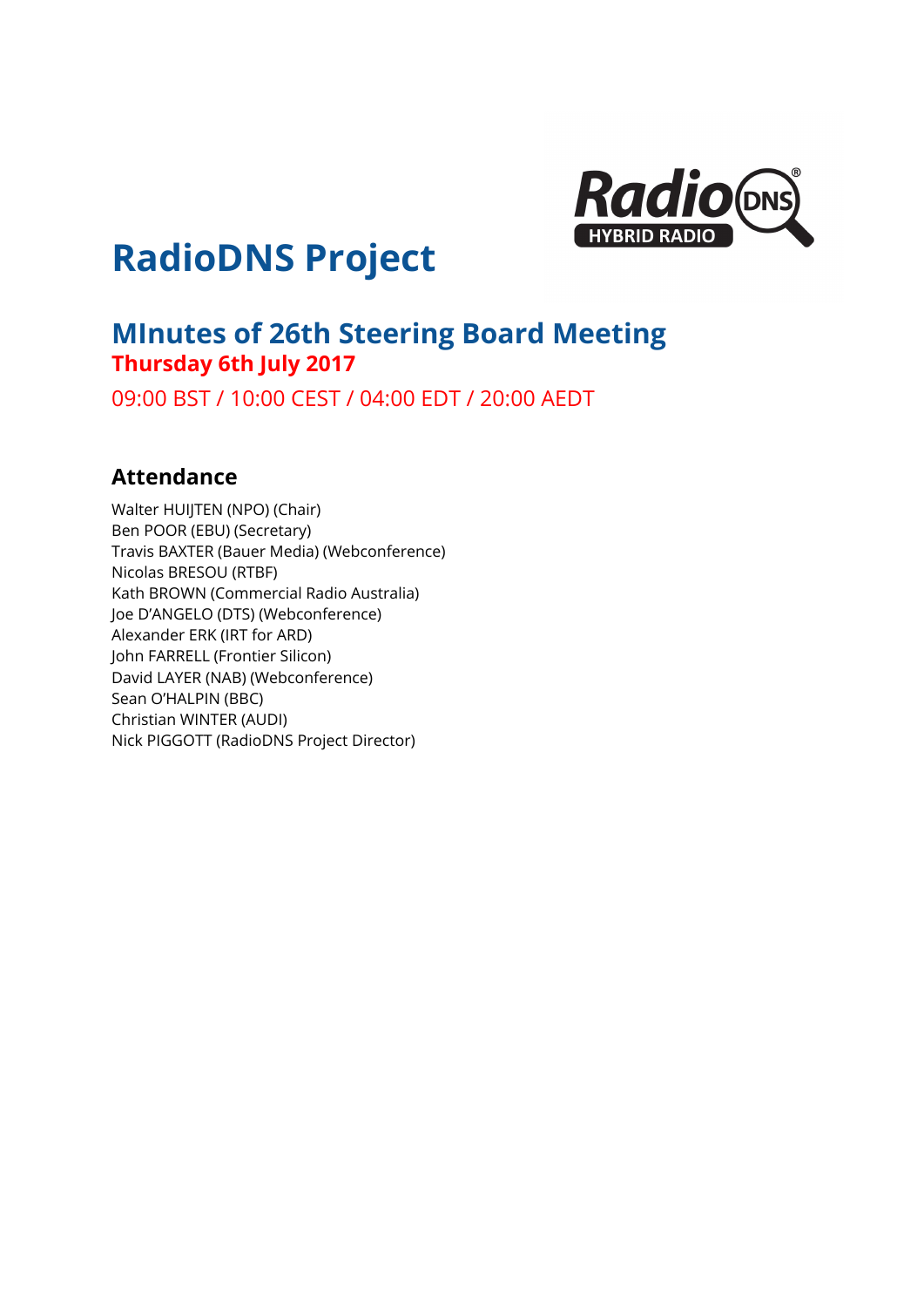# **Agenda**

## **09:00 - 11:15 Steering Board Meeting**

- 1. Approval of the Minutes of **[SB](https://docs.google.com/document/d/1Mk0RfYmK32ADHC0IWx13xYdPvOy9NuTb2QDgH38inXs/edit#heading=h.p3t73lsmm1ft) 25** [\(Public](http://radiodns.org/wp-content/uploads/2017/02/SB258Minutesofthe25thSteeringBoardMeeting.pdf) version)
- 2. Standard Licence for Metadata Update [\(SB26/2\)](https://docs.google.com/document/d/13q1JNcGy6xDeeTBl1ewDah8GxTJmXpnbUrVhSsJW8rU/edit)
- 3. HbbTV Cooperation Update [\(SB26/3](https://docs.google.com/document/d/1sixmB82Q-_rPlYuJy7WataFQZ_fU6Xlli9uAOVlqiPc/edit))
- 4. Project Logo Update [\(SB26/4\)](https://docs.google.com/document/d/1aOBUYnlmiGaRxpi9jhOXfbtQPvCM799s4H6LVWz0kUc/edit)
- 5. Project Office Update [\(SB26/5\)](https://docs.google.com/document/d/1aBTOadZFc-iiauByOiK1m677eETeKKfMvsmTxh64N_M/edit)
- 6. Technical Update [\(SB26/6\)](https://drive.google.com/open?id=1wfOahuTdBJ5aTYLp-UtUSMrjMMyhmgah8qzkRVmRhNo)
- 7. Governance: role and functioning of board and directors (UK [Government](https://www.gov.uk/running-a-limited-company) advice)
- 8. Any Other Business

### **11:15 - 11:30 Coffee**

## **11:30 - 13:00 Strategy Discussion - Part 1**

**13:00 - 13:30 Buffet Lunch**

## **13:30 - 15:30 Strategy Discussion - Part 2**

#### Minutes

- 1. AGREED unanimously
- 2. AE Will speak to Hr Reichert (BR) about the ARD Licence for Logos.
	- JF / KB Are we going to send the licence text out for review?

NP - We need to check that the licence matches what we agreed with the Guidelines text, but not re-open the discussion.

WH / SO - We have a way of reviewing the licence once it's been being used for a while and we have more understanding of it.

AE - It's more complicated when it moves from a guideline to a licence document. Need to see the legal text to review.

- WH Create the legal text in line with the Guidelines to allow for that review.
- AE We would need to see the final wording to be sure about its use.

NP - Explained how someone had already referred to the Guidelines in respect of aggregation services

KB - Is end of July reasonable for a legal text?

#### **Action: Board to review the draft legal text to ensure it reflects agreed guidelines**

- 3. NP Updated the meeting that the agreement with HbbTV was ready to be signed. JF - does this compromise our Tax Situation?
	- NP As a "not for profit", it shouldn't, but we're checking with our financial advisor.

DL - What about the costs of providing this service?

- NP We'll account for the costs and incoming separately for clarity
- SOH Do we have any commercial deals in place yet?

NP - Not yet, but costs were checked through HbbTV with their members, who didn't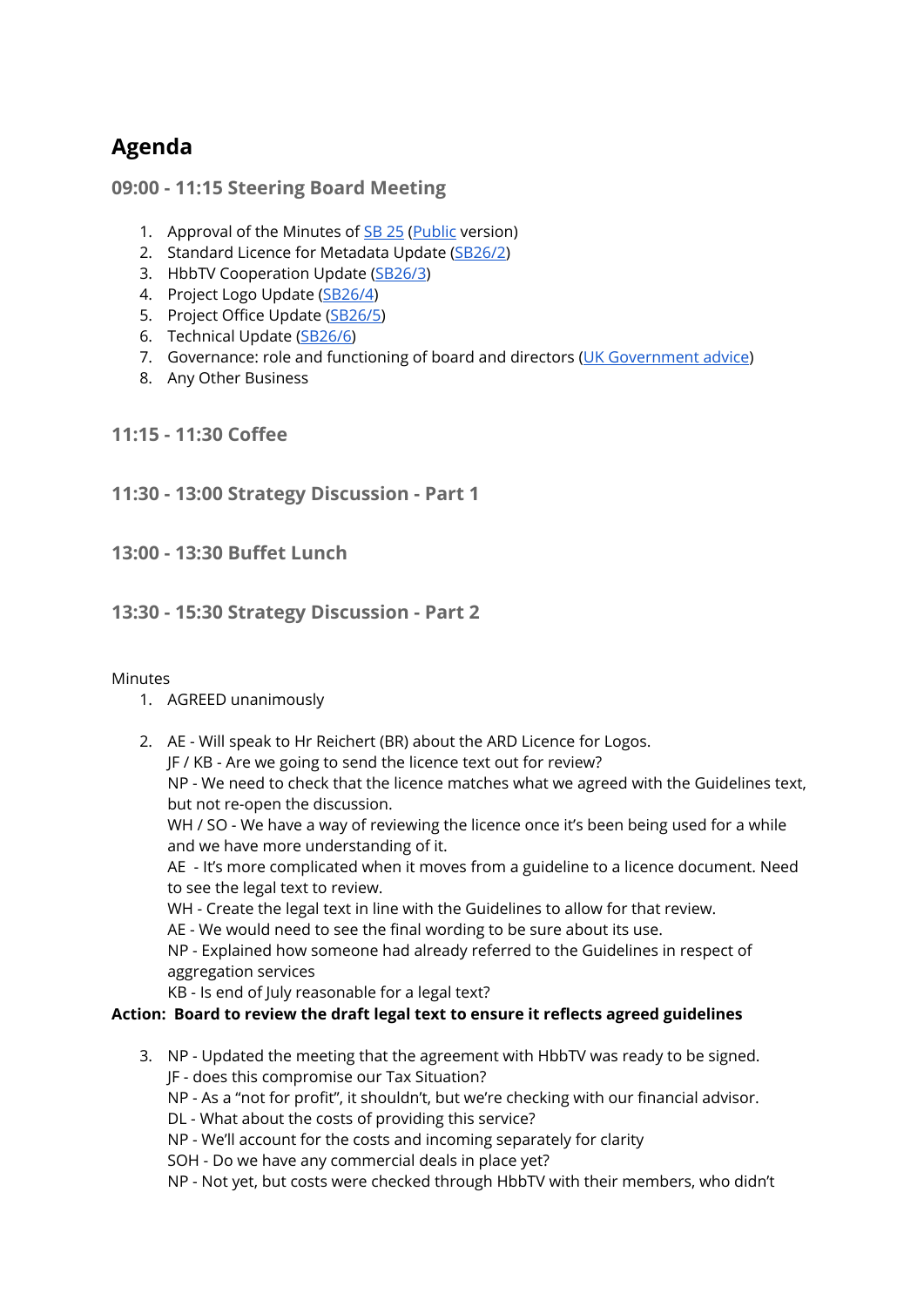disagree with them.

KB - Will we make an announcement?

NP - We'll do a joint announcement with HbbTV, but HbbTV will promote to TV broadcasters

#### **Action: Agreement with HbbTV to be circulated to Board including any SLA. NP to draft announcement for SB review.**

4. NP - Explained how manufacturers are still gravitating to aggregators who are marketing "full" data sets to them.

KB - How do aggregators work with DNS? Can that be explained? Some best practice guidance?

BP - Talked about development of the EBU platform, to expand it, and publicise harder to members, increase metadata coverage from their members, and improve quality AE - Are there plans to open the EBU platform open up? First version is still open sourced, but current version is not? IRT would be interested to participate in building an open source version.

SOH - BP can you open that discussion on the mailing? The BBC could help share the platform if it's open.

NP - Discussed the idea of RadioDNS creating an Amazon AMI with the common functionality in it.

NB - Can we automate transfer of data from systems, such as Radioplayer, to avoid duplication of data?

CW - That already happens, but there are some issues with Radioplayer logo sizes not being sufficient for the RadioDNS spec (5 logo sizes)

JF - Does this require a new API?

NP - No, it just uses SI.xml

CW - We really need to get some evidence of US participation, so we can show our guys in the US, otherwise the windows closes

NP - Explained the US situation.

JD - We acquired ArcticPalm, doing work with Metapub. How do you feel progress with iHeartMedia is progressing?

NP - Explained that iHM have a different view from earlier, when they thought iHR app would be their one route to car dashboard.

JD - They'll need to see an actual device for their senior managers to sign off on it.

BP - Can we show people an actual radio in action?

CW - It's kind of difficult to show the impact or make a video out of seamless linking, because it's seamless.

BP - UK Radioplayer car device video was quite good.

CW - Talking to Audi blog about it maybe doing something with it - a typical workday and it shows how everything works in the car

### **Actions:**

- → Project office to develop guidance/case study of RadioDNS registrations using aggregator i.e. RadioPlayer/RadioApp,
- ➔ SB (or is it TC?) to review options to broaden awareness/access to open platforms
- ➔ DTS & NAB to continue to encourage US support
- → All to consider options to demonstrate RadioDNS capabilities
- 5. PO update
	- NP Explained the presentation to the RDS forum and how we work together.
	- NP Explained how much Development work we do to create new tools.
	- AE Explained a conversation with a user who wanted to know about RadioDNS, and